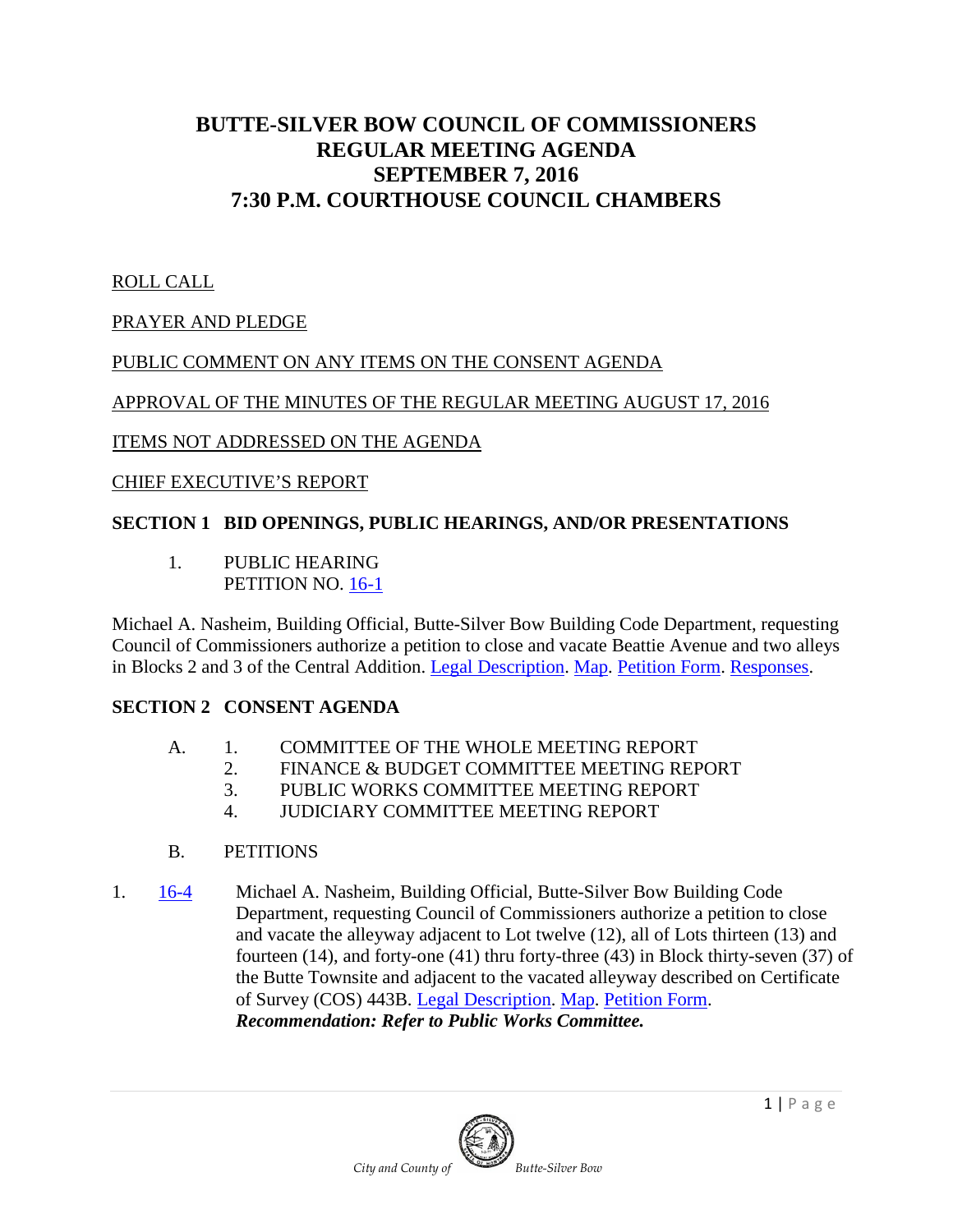2. [16-5](http://www.co.silverbow.mt.us/DocumentCenter/View/7997) Michael A. Nasheim, Building Official, Butte-Silver Bow Building Code Department, requesting Council of Commissioners authorize a petition to close and vacate Waukesha Street adjacent to a portion of Lot ten (10), all of Lots eleven (11) and twelve (12) and a portion of Lot thirteen (13), Block five (5) and all of Lots one (1) thru three (3) and a portion of Lot four (4), Block six (6) of the official plats of the Open Treasure and Empire Addition. [Legal Description.](http://www.co.silverbow.mt.us/DocumentCenter/View/7994) [Map.](http://www.co.silverbow.mt.us/DocumentCenter/View/7995) [Petition Form.](http://www.co.silverbow.mt.us/DocumentCenter/View/7996) *Recommendation: Refer to Public Works Committee.*

## C. COMMUNICATIONS

- 1. [16-394](http://www.co.silverbow.mt.us/DocumentCenter/View/7956) Laurie Vandel, Montana Tech Bookstore Director, Textbook Scholarship Fund Chair, requesting Council of Commissioners authorize use of Butte-Silver Bow property during a Montana Tech Bookstore 5K Run on October 8, 2016. *All approvals received.* [Application.](http://www.co.silverbow.mt.us/DocumentCenter/View/7952) [Insurance Certificate.](http://www.co.silverbow.mt.us/DocumentCenter/View/7954) [Maps.](http://www.co.silverbow.mt.us/DocumentCenter/View/7955) *Recommendation: Concur and Place on File.*
- 2. [16-395](http://www.co.silverbow.mt.us/DocumentCenter/View/7959) Kellee Anderson, MSU Extension Agent, Butte-Silver Bow County Extension Office, requesting Council of Commissioners authorize the Chief Executive to sign a service agreement with Pioneer Technical Services for design and construction administration of green space at Park and Arizona Streets. [Scope of](http://www.co.silverbow.mt.us/DocumentCenter/View/7958)  [Work and Cost Estimate.](http://www.co.silverbow.mt.us/DocumentCenter/View/7958) [Agreement.](http://www.co.silverbow.mt.us/DocumentCenter/View/7957) *Recommendation: Concur and Place on File.*
- 3. [16-396](http://www.co.silverbow.mt.us/DocumentCenter/View/7961) Karen Hassler, Butte-Silver Bow Public Works Department, requesting Council of Commissioners authorize Maintenance Agreement between Bentley Systems, Inc. and Butte-Silver Bow Water division for hydraulic model software. [Agreement.](http://www.co.silverbow.mt.us/DocumentCenter/View/7960) *Recommendation: Concur and Place on File.*
- 4. [16-397](http://www.co.silverbow.mt.us/DocumentCenter/View/7963) Kellee Anderson, MSU Extension Agent, Butte-Silver Bow County Extension Office, requesting Council of Commissioners authorize the Chief Executive to sign a Professional Services Agreement with John Montoya to perform at the Butte-Silver Bow Evening Market. [Agreement.](http://www.co.silverbow.mt.us/DocumentCenter/View/7962) *Recommendation: Concur and Place on File.*
- 5. [16-398](http://www.co.silverbow.mt.us/DocumentCenter/View/7965) Linda Sajor, Butte-Silver Bow Project Manager, requesting Council of Commissioners authorize the Chief Executive to sign Schedule of Services for the Merchant Agreement for Service, Site and Convenience Fee Processing with ACI Worldwide Official Payments. [Schedule.](http://co.silverbow.mt.us/DocumentCenter/View/8044) *Recommendation: Concur and Place on File.*

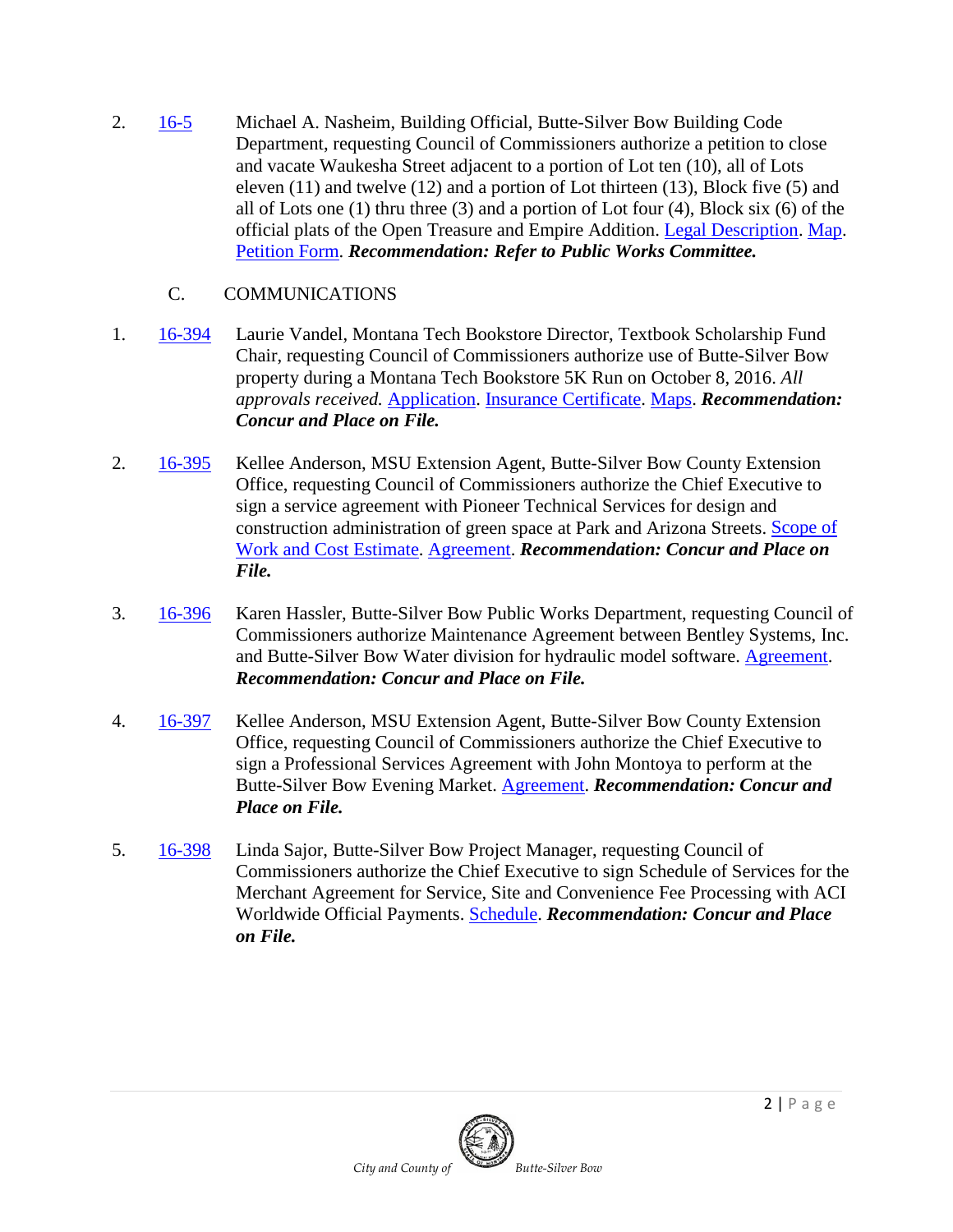- 6. [16-399](http://www.co.silverbow.mt.us/DocumentCenter/View/7969) Shannon Panisko, Development Assistant, Montana Tech Foundation, requesting Council of Commissioners authorize use of Butte-Silver Bow property during Running Amuck for Scholarship Bucks 5K mud/obstacle race on September 24, 2016. *All approvals received.* [Application.](http://www.co.silverbow.mt.us/DocumentCenter/View/7966) [Maps.](http://www.co.silverbow.mt.us/DocumentCenter/View/7968) *Recommendation: Concur and Place on File.*
- 7. [16-400](http://www.co.silverbow.mt.us/DocumentCenter/View/7973) Gabriel Offutt, President, Butte Halloween, requesting Council of Commissioners authorize street closures for Halloween Parade on Friday, October 14, 2016 at 4:00 p.m. *All approvals received.* [Application.](http://www.co.silverbow.mt.us/DocumentCenter/View/7970) [Maps.](http://www.co.silverbow.mt.us/DocumentCenter/View/7972) *Recommendation: Concur and Place on File.*
- 8. [16-401](http://www.co.silverbow.mt.us/DocumentCenter/View/7975) Nikole Evankovich, Assistant Director, Butte-Silver Bow Public Archives, requesting Council of Commissioners authorize the Chief Executive to sign an employment contract between Butte-Silver Bow and part-time Clark Chateau employee Michelle Louis. [Contract.](http://www.co.silverbow.mt.us/DocumentCenter/View/7974) *Recommendation: Concur and Place on File.*
- 9. [16-402](http://www.co.silverbow.mt.us/DocumentCenter/View/7979) Sandy Yakawich, BS Café, requesting Council of Commissioners authorize use of Butte-Silver Bow owned property at the Original Mine Yard for annual Pumpkin Patch fund raiser October 12-15, 2016. *All approvals received.* [Application.](http://www.co.silverbow.mt.us/DocumentCenter/View/7976) [Insurance Certificate.](http://www.co.silverbow.mt.us/DocumentCenter/View/7978) *Recommendation: Concur and Place on File.*
- 10. [16-403](http://www.co.silverbow.mt.us/DocumentCenter/View/7982) Todd Hoar, Director Butte-Silver Bow Developmental Disabilities Council, Inc., requesting Council of Commissioners authorize use of Butte-Silver Bow owned property at the Original Mine Yard for annual Butte-toberfest on September 24, 2016. *All approvals received.* [Application.](http://www.co.silverbow.mt.us/DocumentCenter/View/7980) *Recommendation: Concur and Place on File.*
- 11. [16-404](http://www.co.silverbow.mt.us/DocumentCenter/View/7984) Dori Skrukrud, Office of Community Development, requesting Council of Commissioners authorize a Public Hearing on September 21, 2016 regarding Developer's Packet Proposals for redevelopment of City-County owned property at 102 E. Second Street. [Notice of Public Hearing.](http://www.co.silverbow.mt.us/DocumentCenter/View/7983) *Recommendation: Schedule Public Hearing for September 21, 2016 and Hold in Committee of the Whole.*
- 12. [16-405](http://www.co.silverbow.mt.us/DocumentCenter/View/7987) Don Andrews, CIFF Executive Director, requesting Council of Commissioners authorize use of Butte-Silver Bow owned property at the Original Mine Yard for the Covellite International Film Festival on September 15, 2016. *All approvals received.* [Application.](http://www.co.silverbow.mt.us/DocumentCenter/View/7985) *Recommendation: Concur and Place on File.*
- 13. [16-406](http://co.silverbow.mt.us/DocumentCenter/View/8055) Revonda Stordahl, Executive Director, Butte Affordable Housing, Inc., requesting Council of Commissioners authorize a Public Hearing on September 21, 2016 regarding the need for new affordable housing in Butte-Silver Bow. *Recommendation: Schedule Public Hearing for September 21, 2016 and Hold in Committee of the Whole.*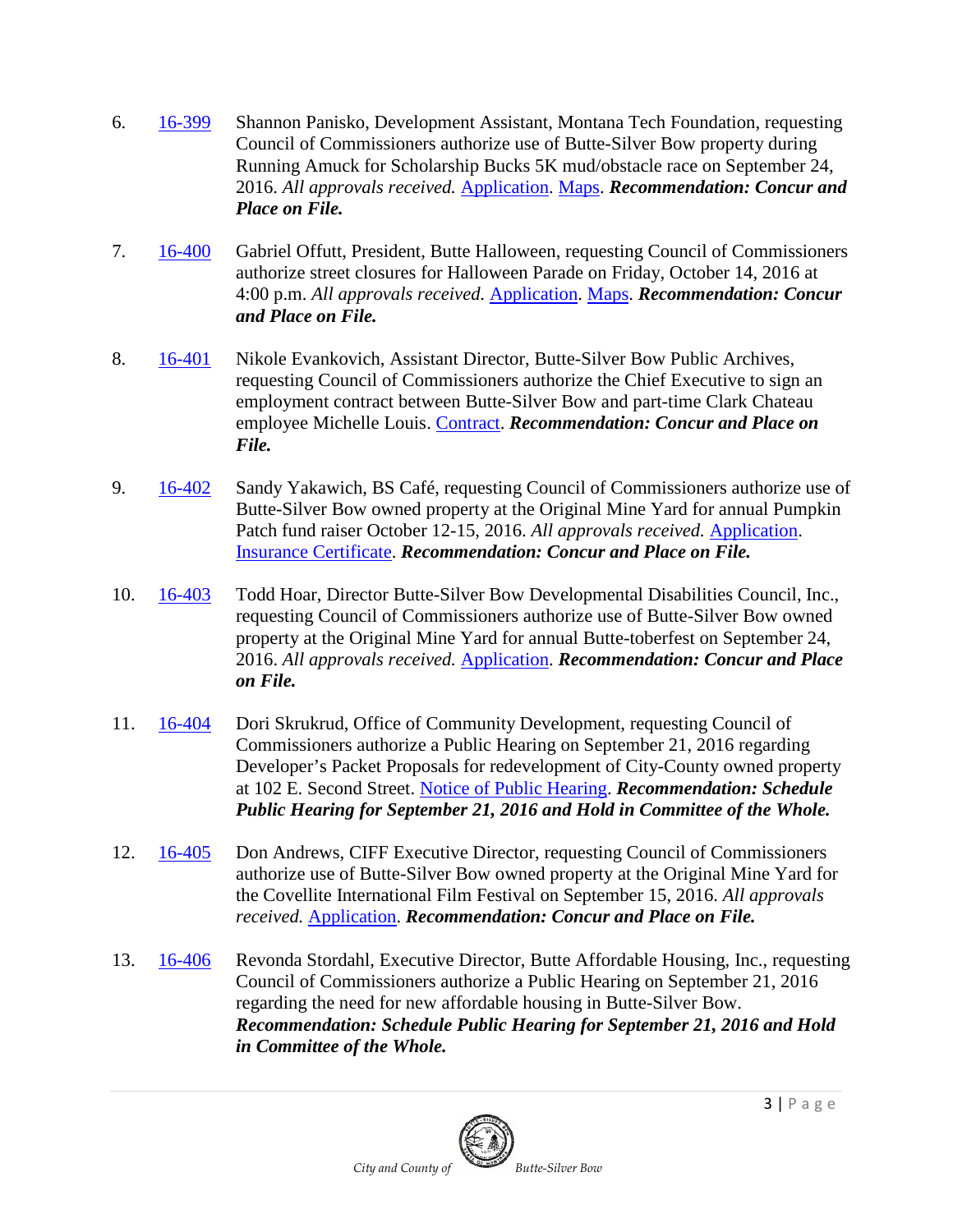- 14. [16-407](http://co.silverbow.mt.us/DocumentCenter/View/8054) Revonda Stordahl, Executive Director, Butte Affordable Housing, Inc., requesting Council of Commissioners authorize a Public Hearing on September 21, 2016 regarding the proposed tax exemption of Aspen Place Apartments, Phase III. *Recommendation: Schedule Public Hearing for September 21, 2016 and Hold in Committee of the Whole.*
- 15. [16-408](http://co.silverbow.mt.us/DocumentCenter/View/8053) Lori Casey, Assistant Planning Director, Butte-Silver Bow Planning Department, requesting Council of Commissioners authorize the Chief Executive to sign an Amendment to the Consultant Services Agreement between Butte-Silver Bow and Pioneer Technical Services, Inc. to perform construction engineering services for the At-Grade Crossing and Sidewalks II projects under the Community Transportation Enhancement Program (CTEP). [Amendment.](http://co.silverbow.mt.us/DocumentCenter/View/8052) *Recommendation: Concur and Place on File.*
- 16. [16-409](http://co.silverbow.mt.us/DocumentCenter/View/8037) Leslie Clark, Director, Butte-Silver Bow Human Resources Department, requesting Council of Commissioners authorize the Chief Executive to sign a Service Agreement with Allegiance and an Application and Schedule of Benefits with Great Midwest Insurance Company. [Agreement.](http://co.silverbow.mt.us/DocumentCenter/View/8035) [Application and Schedule.](http://co.silverbow.mt.us/DocumentCenter/View/8036) *Recommendation: Concur and Place on File.*
- 17. [16-410](http://co.silverbow.mt.us/DocumentCenter/View/8034) Leslie Clark, Director, Butte-Silver Bow Human Resources Department, requesting Council of Commissioners authorize the Chief Executive to sign a Collective Bargaining Agreement with the Machinists, Local #88, for the period June 1, 2015 through May 31, 2017. [Agreement.](http://co.silverbow.mt.us/DocumentCenter/View/8033) [Redline.](http://co.silverbow.mt.us/DocumentCenter/View/8032) *Recommendation: Concur and Place on File.*
- 18. [16-411](http://co.silverbow.mt.us/DocumentCenter/View/8031) Brian Wilkins, Operations Manager, Water Division, Butte-Silver Bow Public Works Department, requesting Council of Commissioners authorize the Chief Executive to sign two Customer Agreements with NorthWestern Energy to provide electrical services for two Pressure Regulating Valve (PRV) Vaults as part of the Butte-Silver Bow Water Division Utility. [Agreement 1.](http://co.silverbow.mt.us/DocumentCenter/View/8009) [Agreement 2.](http://co.silverbow.mt.us/DocumentCenter/View/8008) *Recommendation: Concur and Place on File.*
- 19. [16-412](http://co.silverbow.mt.us/DocumentCenter/View/8056) Dan Dennehy, Director, Emergency Management Agency, requesting Council of Commissioners authorize a presentation on September 14, 2016 regarding an updated Pre-Disaster Mitigation Plan profiling significant hazards to the community and identifying mitigation projects that can reduce impacts. *Recommendation: Schedule Presentation for September 14, 2016 and Hold in Committee of the Whole.*

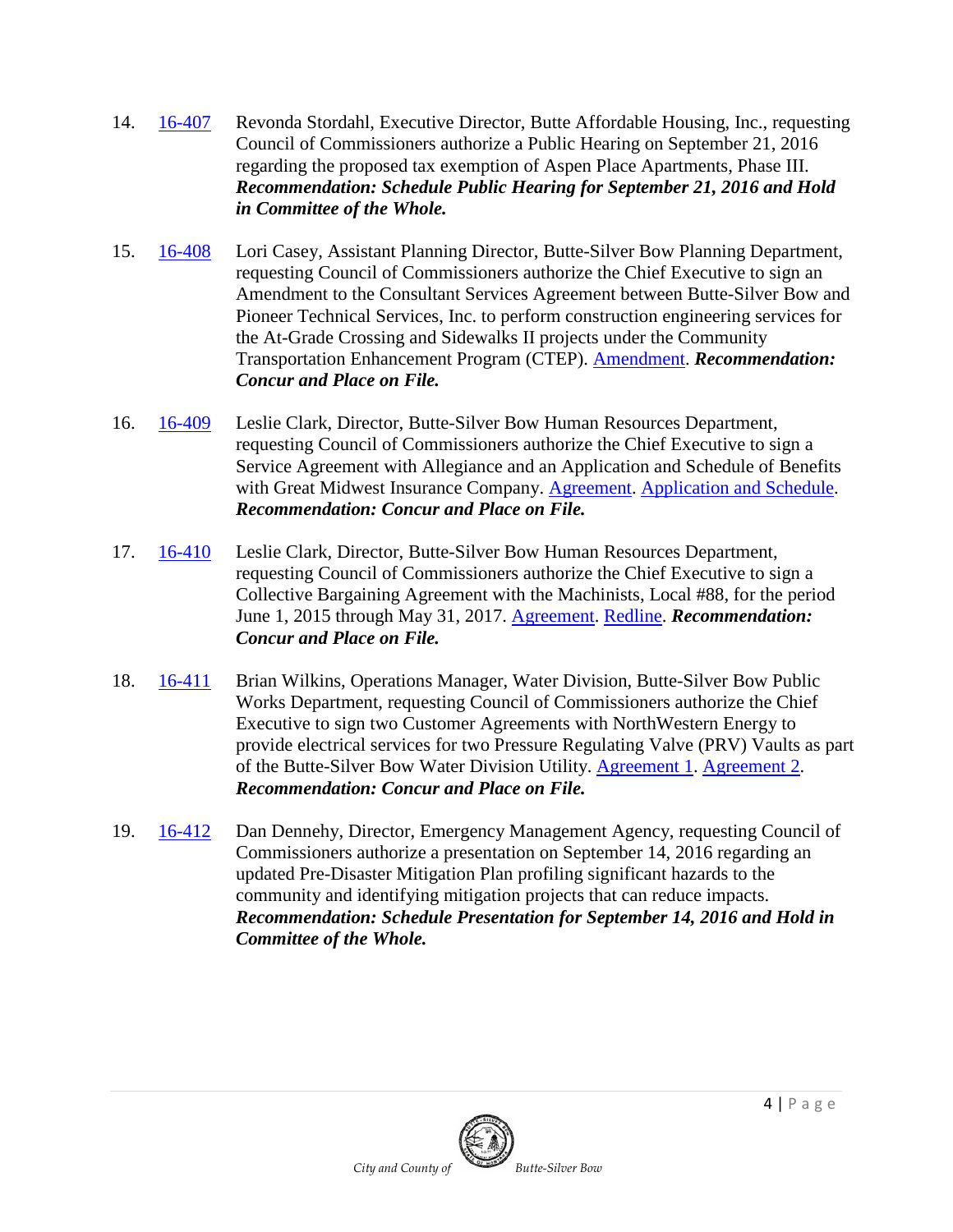- 20. [16-413](http://co.silverbow.mt.us/DocumentCenter/View/8030) Chief Executive Matt Vincent, requesting Council of Commissioners authorize the Chief Executive to sign an Agreement between the Human Resource Council District XII and Butte-Silver Bow for appropriation of \$152,000 to assist homeless and imminently homeless households. [Agreement.](http://co.silverbow.mt.us/DocumentCenter/View/8029) *Recommendation: Refer to Committee of the Whole.*
- 21. [16-414](http://co.silverbow.mt.us/DocumentCenter/View/8028) Mollie Maffei, Deputy County Attorney, Butte-Silver Bow County Attorney's Office, requesting Council of Commissioners authorize the Chief Executive to sign an Overhead Electric Easement granting NorthWestern Energy an easement for a power pole and electric lien along Deer Lane. [Easement.](http://co.silverbow.mt.us/DocumentCenter/View/8027) [Maps.](http://co.silverbow.mt.us/DocumentCenter/View/8026) *Recommendation: Concur and Place on File.*
- 22. [16-415](http://co.silverbow.mt.us/DocumentCenter/View/8025) Thomas P. Kenneally, President, Town Pump Inc., requesting Council of Commissioners authorize acceptance of Charitable Donation of Property, adopt a Resolution of Donation and authorize the Chief Executive to execute all documents pertinent to this donation. [Map.](http://co.silverbow.mt.us/DocumentCenter/View/8024) [Agreement.](http://co.silverbow.mt.us/DocumentCenter/View/8023) *Recommendation: Concur and Hold in Committee of the Whole pending introduction of Resolution.*
- 23. [16-416](http://co.silverbow.mt.us/DocumentCenter/View/8022) Kristen Rosa, Administrator, Tax Increment Financing Industrial District (TIFID), requesting Council of Commissioners authorize the Chief Executive to sign an agreement with Water and Environmental Technologies for engineering and design services for a manufacturing spec building to be located in Montana Connections Park, not to exceed \$63,655. [Agreement.](http://co.silverbow.mt.us/DocumentCenter/View/8021) [Scope of Services.](http://co.silverbow.mt.us/DocumentCenter/View/8020) *Recommendation: Concur and Place on File.*
- 24. [16-417](http://co.silverbow.mt.us/DocumentCenter/View/8019) Kristen Rosa, Administrator, Tax Increment Financing Industrial District (TIFID), requesting Council of Commissioners concur and find the South Butte Industrial Targeted Economic Development District, created by Ordinance 16-10, to be of adequate size to host a diversified base of multiple independent tenants for economic development purposes. [Concurrence Form.](http://co.silverbow.mt.us/DocumentCenter/View/8018) *Recommendation: Refer to Committee of the Whole.*
- 25. [16-418](http://co.silverbow.mt.us/DocumentCenter/View/8017) Lori Casey, Assistant Planning Director, Butte-Silver Bow Planning Department, requesting Council of Commissioners deny Communication No. 16-327, request from Stacy Carlson to purchase city-county property (Easter Lode Quartz Mine). [Map.](http://co.silverbow.mt.us/DocumentCenter/View/8016) *Recommendation: Concur and Place on File.*
- 26. [16-419](http://co.silverbow.mt.us/DocumentCenter/View/8015) Matt Moore, Metro Operations Manager, Butte-Silver Bow Public Works Department, requesting Council of Commissioners authorize the Chief Executive to sign an agreement with UtiliSync for software related to Storm Water Management and MS4. [Pricing.](http://co.silverbow.mt.us/DocumentCenter/View/8014) [Agreement.](http://co.silverbow.mt.us/DocumentCenter/View/8013) *Recommendation: Concur and Place on File.*

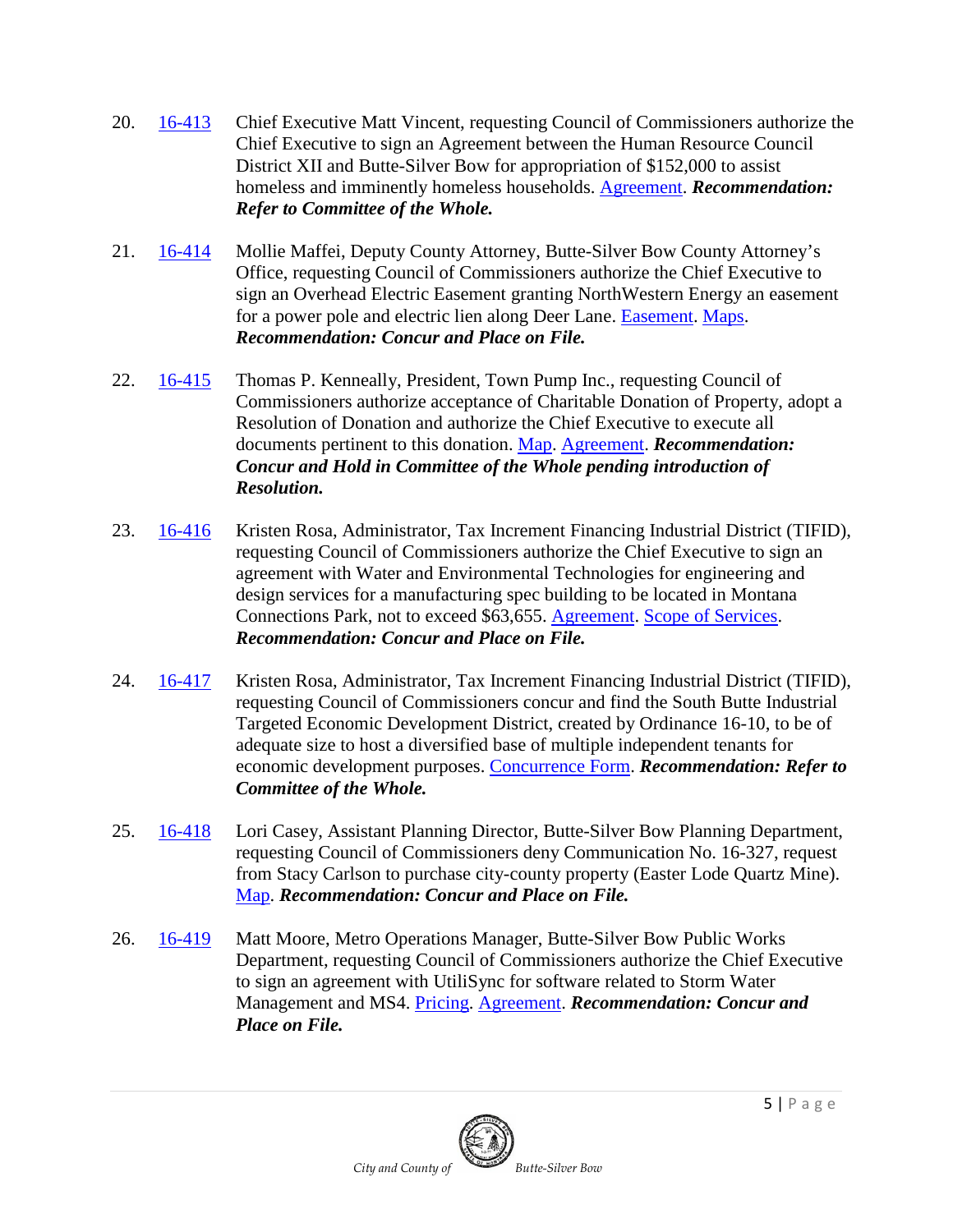- 27. [16-420](http://co.silverbow.mt.us/DocumentCenter/View/8012) J.P. Gallagher, Director, Butte-Silver Bow Parks & Recreation Department, requesting Council of Commissioners concur with recommendation to enter into negotiations with SMA Architects of Helena, Montana for architectural design, plans and specifications, bid preparation services and construction services for the Butte Community Pool. *Recommendation: Concur and Place on File.*
- 28. [16-421](http://co.silverbow.mt.us/DocumentCenter/View/8011) David Schultz, Director, Butte-Silver Bow Public Works Department, requesting Council of Commissioners authorize the Chief Executive to sign the Cooperative Forest Road Agreement with Beaverhead-Deerlodge National Forest, outlining the maintenance agreement between Butte-Silver Bow and the Forest Service. [Agreement.](http://co.silverbow.mt.us/DocumentCenter/View/8010) *Recommendation: Concur and Place on File.*
- 29. [16-422](http://co.silverbow.mt.us/DocumentCenter/View/8057) Linda Sajor, Butte-Silver Bow Project Manager, requesting Council of Commissioners review the proposed Purchasing Card Policy and authorize a presentation on September 14, 2016 about the Purchasing Card Program. [Policy.](http://co.silverbow.mt.us/DocumentCenter/View/8007) *Recommendation: Refer to Personnel Committee and Schedule Presentation for September 14, 2016.*
- 30. [16-423](http://co.silverbow.mt.us/DocumentCenter/View/8006) Leslie Clark, Director, Butte-Silver Bow Human Resources Department, requesting Council of Commissioners concur with adoption of various Human Resources Manual policy updates. [Updates.](http://co.silverbow.mt.us/DocumentCenter/View/8005) *Recommendation: Concur and Place on File.*
- 31. [16-424](http://co.silverbow.mt.us/DocumentCenter/View/8072) Cathy Maloney, Butte-Silver Bow County Superintendent of Schools, requesting Council of Commissioners authorize the Council Chair to sign Silver Bow County School Districts 2016-2017 Submitted Budget Reports. [Report 0843.](http://co.silverbow.mt.us/DocumentCenter/View/8071) [Report 0844.](http://co.silverbow.mt.us/DocumentCenter/View/8070) [Report 0840.](http://co.silverbow.mt.us/DocumentCenter/View/8069) [Report 1212.](http://co.silverbow.mt.us/DocumentCenter/View/8068) [Report 0842.](http://co.silverbow.mt.us/DocumentCenter/View/8067) *Recommendation: Concur and Place on File.*
- 32. [16-425](http://co.silverbow.mt.us/DocumentCenter/View/8066) Kellee Anderson, MSU Extension Agent, Butte-Silver Bow Extension Office, requesting Council of Commissioners authorize the Chief Executive to sign a Professional Services Agreement with Covellite International Film Festival to perform at the Butte-Silver Bow Evening Market on September 15, 2016. [Agreement.](http://co.silverbow.mt.us/DocumentCenter/View/8065) *Recommendation: Concur and Place on File.*
- 33. [16-427](http://co.silverbow.mt.us/DocumentCenter/View/8061) Eileen Joyce, Butte-Silver Bow County Attorney, requesting Council of Commissioners authorize an amendment to Section 2.04.010 of the Butte-Silver Bow Municipal Code and allow introduction of a Resolution to set the salaries of elected officials for this fiscal year. [Proposed Ordinance Changes.](http://co.silverbow.mt.us/DocumentCenter/View/8060) *Recommendation: Concur and refer to Judiciary Committee to draft Amendment.*
- 34. [16-428](http://co.silverbow.mt.us/DocumentCenter/View/8073) Chief Executive Matt Vincent, requesting Council of Commissioners concur with appointment to the Fire Advisory Council. *Recommendation: Concur and Place on File.*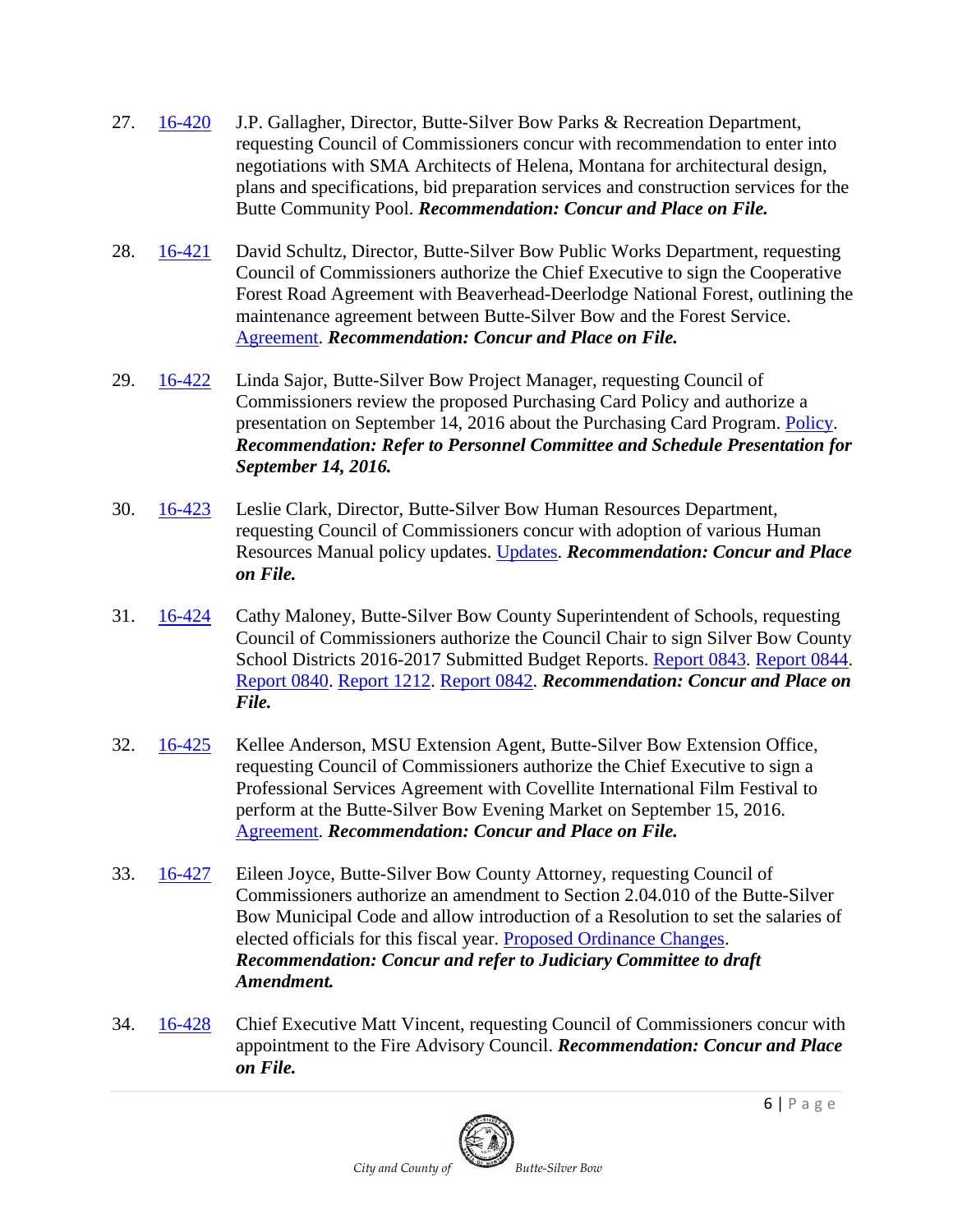## **SECTION 3 COMMUNICATIONS TO BE READ AND ACTED UPON**

1. [16-426](http://co.silverbow.mt.us/DocumentCenter/View/8064) Chief Executive Matt Vincent, requesting Council of Commissioners authorize presentation on September 7, 2016 regarding formation of a Campus-Community Ad-Hoc Task Force and a Land Exchange Proposal between Butte-Silver Bow and Montana Tech. [Charter.](http://co.silverbow.mt.us/DocumentCenter/View/8063) [Proposed Agreement and Lease.](http://co.silverbow.mt.us/DocumentCenter/View/8062)

#### **SECTION 4 ORDINANCES AND RESOLUTIONS REFERRED TO JUDICIARY**

1. COUNCIL BILL NO. ORDINANCE NO. [16-12](http://www.co.silverbow.mt.us/DocumentCenter/View/7989)

AN ORDINANCE AMENDING ORDINANCE 204, Section 4 and CHAPTER 10.24, ENTITLED "TRAFFIC CONTROL DEVICES" AND CHAPTER 10.32 ENTITLED "STOP SIGNS", OF THE BUTTE-SILVER BOW MUNICIPAL CODE (B-SB MC) SPECIFICALLY AMENDING SECTIONS 10.24.160, 10.32.010 AND 10.32.020 AND PROVIDING FOR AN EFFECTIVE DATE HEREIN. [Redline.](http://www.co.silverbow.mt.us/DocumentCenter/View/7988)

2. COUNCIL RESOLUTION NO. [16-52](http://www.co.silverbow.mt.us/DocumentCenter/View/7998)

A RESOLUTION ESTABLISHING CRITERIA FOR THE CLASSIFICATION OF UNSOLD TAX-DEED LANDS; DETERMINING THAT CERTAIN PROPERTY SHOULD BE HELD IN CITY-COUNTY OWNERSHIP BECAUSE OF COMPELLING PUBLIC INTEREST; ORDERING CERTAIN PARCELS OF REAL PROPERTY BE HELD IN CITY-COUNTY OWNERSHIP AND PROVIDING FOR AN EFFECTIVE DATE HEREIN.

### **SECTION 5 SUSPENSION OF THE RULES FOR FINAL PASSAGE**

1. COUNCIL RESOLUTION NO. [16-40](http://co.silverbow.mt.us/DocumentCenter/View/8051)

A RESOLUTION SETTING LEVIES FOR THE CITY AND COUNTY OF BUTTE-SILVER BOW AND VARIOUS SPECIAL DISTRICTS FOR FISCAL YEAR 2016-2017 BASED ON THE VALUE OF A MILL OF \$58,969 CITY-COUNTY WIDE AND PROVIDING FOR AN EFFECTIVE DATE HEREIN.

2. COUNCIL RESOLUTION NO. [16-41](http://co.silverbow.mt.us/DocumentCenter/View/8050)

A RESOLUTION ESTIMATING AS NEAR AS POSSIBLE THE COST OF MAINTAINING SPECIAL IMPROVEMENT DISTRICTS NUMBER 401 AND NUMBER 402 FOR THE PURPOSE OF FIRE HYDRANT RENTAL WITHIN THE CITY AND COUNTY OF BUTTE-SILVER BOW, STATE OF MONTANA, FOR THE FISCAL YEAR 2016-2017 AND PROVIDING FOR AN EFFECTIVE DATE HEREIN.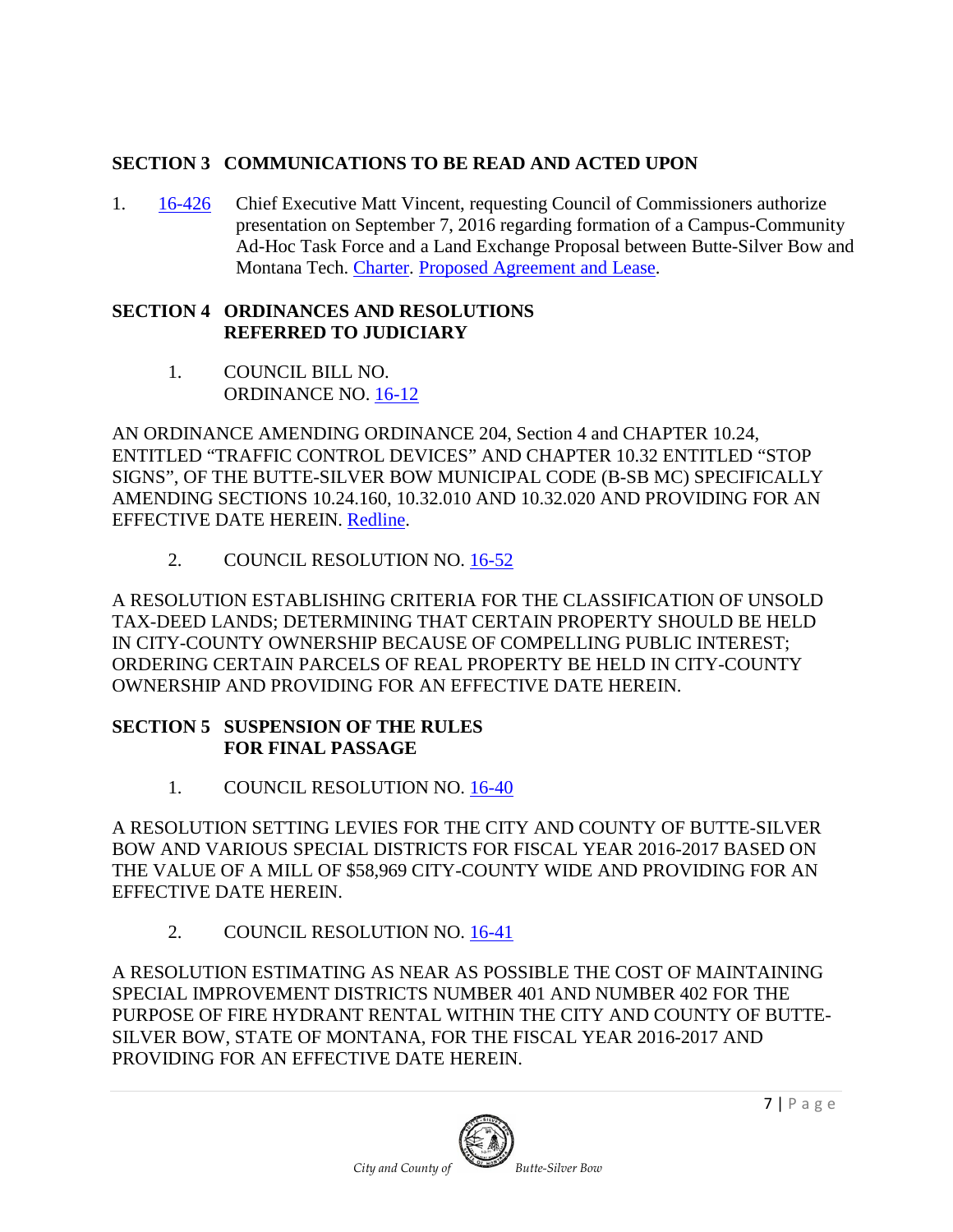3. COUNCIL RESOLUTION NO. [16-42](http://co.silverbow.mt.us/DocumentCenter/View/8049)

A RESOLUTION LEVYING SPECIAL ASSESSMENTS TO PAY THE COSTS OF LIGHTING WITHIN THE SPECIAL IMPROVEMENT DISTRICTS ENUMERATED BY THIS RESOLUTION WITHIN THE CITY AND COUNTY OF BUTTE-SILVER BOW, STATE OF MONTANA, FOR FISCAL YEAR 2016-2017 AND PROVIDING FOR AN EFFECTIVE DATE HEREIN.

4. COUNCIL RESOLUTION NO. [16-43](http://co.silverbow.mt.us/DocumentCenter/View/8048)

A RESOLUTION FIXING THE MANDATORY TAX LEVIES FOR THE VARIOUS FUNDS OF THE STATE OF MONTANA AT THE RATE WHICH WILL RAISE THE AMOUNT NECESSARY TO BE RAISED BY TAX LEVY FOR EACH FUND FOR FISCAL YEAR 2016-2017 AND PROVIDING FOR AN EFFECTIVE DATE HEREIN.

5. COUNCIL RESOLUTION NO. [16-44](http://co.silverbow.mt.us/DocumentCenter/View/8047)

A RESOLUTION FIXING THE RATE OF ASSESSMENT TO FINANCE THE COST OF EACH STREET MAINTENANCE DISTRICT WITHIN THE CITY AND COUNTY OF BUTTE-SILVER BOW, STATE OF MONTANA, FOR THE FISCAL YEAR 2016-2017 AND PROVIDING FOR AN EFFECTIVE DATE HEREIN.

6. COUNCIL RESOLUTION NO. [16-45](http://co.silverbow.mt.us/DocumentCenter/View/8046)

A RESOLUTION FIXING THE MANDATORY TAX LEVY FOR VARIOUS COUNTY WIDE FUNDS OF THE SCHOOL DISTRICTS WITHIN THE CITY AND COUNTY OF BUTTE-SILVER BOW AT A RATE WHICH WILL RAISE THE AMOUNT SET OUT IN THE FINAL BUDGET AS THE AMOUNT NECESSARY TO BE RAISED BY TAX LEVY FOR EACH FUND FOR FISCAL YEAR 2016-2017 AND PROVIDING FOR AN EFFECTIVE DATE HEREIN.

7. COUNCIL RESOLUTION NO. [16-46](http://co.silverbow.mt.us/DocumentCenter/View/8045)

A RESOLUTION FIXING THE TAX LEVY FOR THE VARIOUS FUNDS OF BUTTE ELEMENTARY SCHOOL DISTRICT NO. 1 AT A RATE WHICH WILL RAISE THE AMOUNT SET OUT IN THE FINAL BUDGET AS THE AMOUNT NECESSARY TO BE RAISED BY TAX LEVY FOR EACH FUND FOR FISCAL YEAR 2016-2017 AND PROVIDING FOR AN EFFECTIVE DATE HEREIN.

8. COUNCIL RESOLUTION NO. [16-47](http://co.silverbow.mt.us/DocumentCenter/View/8038)

A RESOLUTION FIXING THE TAX LEVY FOR THE VARIOUS FUNDS OF BUTTE (COUNTY) HIGH SCHOOL DISTRICT NO. 1 AT A RATE WHICH WILL RAISE THE AMOUNT SET OUT IN THE FINAL BUDGET AS THE AMOUNT NECESSARY TO BE RAISED BY TAX LEVY FOR EACH FUND FOR FISCAL YEAR 2016-2017 AND PROVIDING FOR AN EFFECTIVE DATE HEREIN.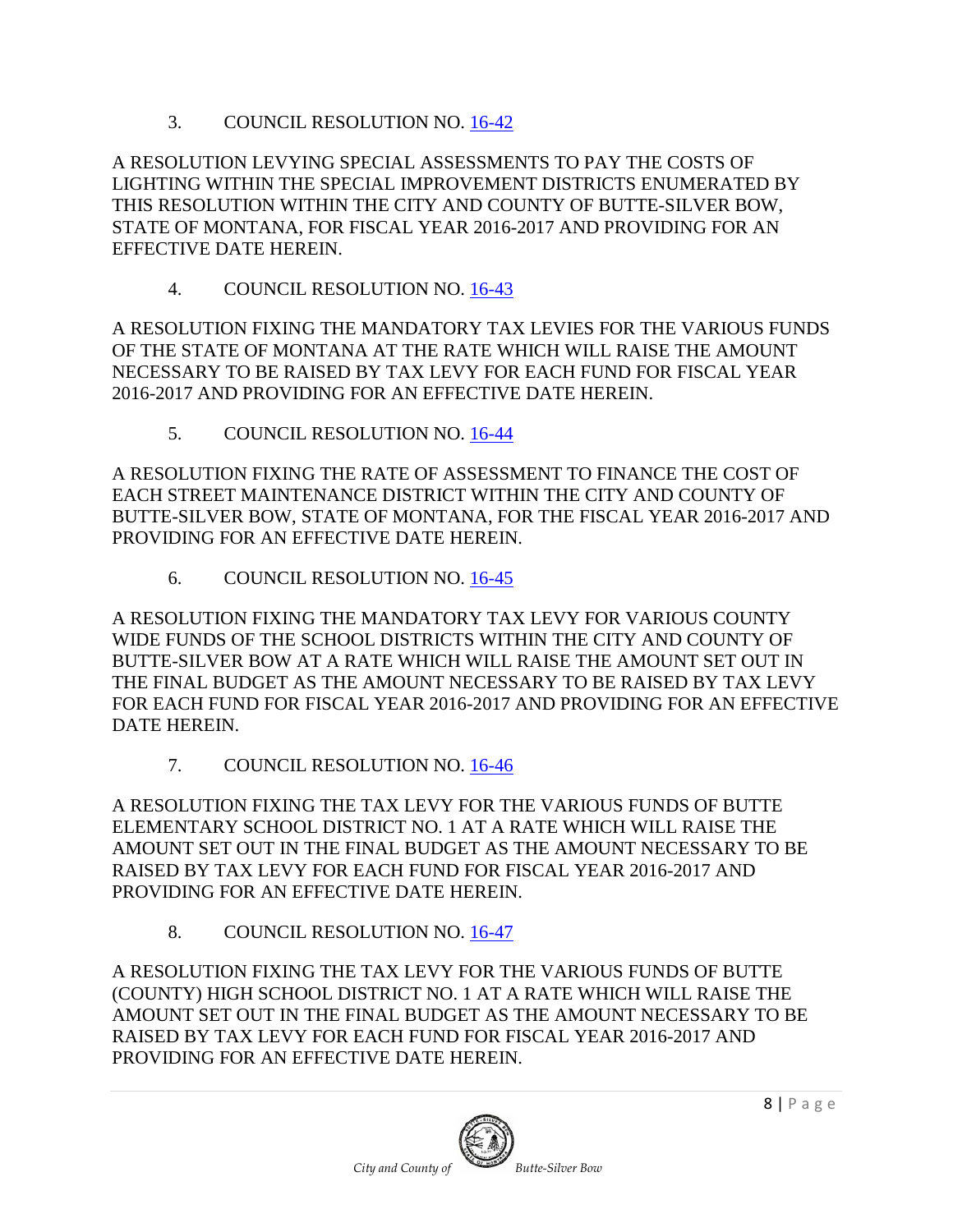9. COUNCIL RESOLUTION NO. [16-48](http://co.silverbow.mt.us/DocumentCenter/View/8043)

A RESOLUTION FIXING THE TAX LEVY FOR THE VARIOUS FUNDS OF DIVIDE ELEMENTARY SCHOOL DISTRICT NO. 4 AT A RATE WHICH WILL RAISE THE AMOUNT SET OUT IN THE FINAL BUDGET AS THE AMOUNT NECESSARY TO BE RAISED BY TAX LEVY FOR EACH FUND FOR FISCAL YEAR 2016-2017 AND PROVIDING FOR AN EFFECTIVE DATE HEREIN.

10. COUNCIL RESOLUTION NO. [16-49](http://co.silverbow.mt.us/DocumentCenter/View/8042)

A RESOLUTION FIXING THE TAX LEVY FOR THE VARIOUS FUNDS OF MELROSE ELEMENTARY SCHOOL DISTRICT NO. 5 AT A RATE WHICH WILL RAISE THE AMOUNT SET OUT IN THE FINAL BUDGET AS THE AMOUNT NECESSARY TO BE RAISED BY TAX LEVY FOR EACH FUND FOR FISCAL YEAR 2016-2017 AND PROVIDING FOR AN EFFECTIVE DATE HEREIN.

11. COUNCIL RESOLUTION NO. [16-50](http://co.silverbow.mt.us/DocumentCenter/View/8041)

A RESOLUTION FIXING THE TAX LEVY FOR THE VARIOUS FUNDS OF RAMSAY ELEMENTARY SCHOOL DISTRICT NO. 3 AT A RATE WHICH WILL RAISE THE AMOUNT SET OUT IN THE FINAL BUDGET AS THE AMOUNT NECESSARY TO BE RAISED BY TAX LEVY FOR EACH FUND FOR FISCAL YEAR 2016-2017 AND PROVIDING FOR AN EFFECTIVE DATE HEREIN.

12. COUNCIL RESOLUTION NO. [16-51](http://co.silverbow.mt.us/DocumentCenter/View/8040)

A RESOLUTION FIXING THE TAX LEVY FOR THE VARIOUS FUNDS OF THE JOINT HIGH SCHOOL AND JOINT ELEMENTARY DISTRICTS NO. 1-4 AT A RATE WHICH WILL RAISE THE AMOUNT SET OUT IN THE FINAL BUDGET AS THE AMOUNT NECESSARY TO BE RAISED BY TAX LEVY FOR EACH FUND FOR FISCAL YEAR 2016-2017 AND PROVIDING FOR AN EFFECTIVE DATE HEREIN.

13. COUNCIL RESOLUTION NO. [16-53](http://co.silverbow.mt.us/DocumentCenter/View/8039)

A RESOLUTION FIXING THE TAX LEVY FOR THE TOWN OF WALKERVILLE, STATE OF MONTANA AT A RATE WHICH WILL RAISE THE AMOUNT SET OUT IN THE FINAL BUDGET AS THE AMOUNT NECESSARY TO BE RAISED BY TAX LEVY FOR EACH FUND FOR FISCAL YEAR 2016-2017 AND PROVIDING FOR AN EFFECTIVE DATE HEREIN.

14. COUNCIL RESOLUTION NO. [16-55](http://co.silverbow.mt.us/DocumentCenter/View/8059)

A RESOLUTION VACATING, CLOSING, DISCONTINUING AND ABANDONING THAT PORTION OF THE EIGHT FOOT ALLEY THAT RUNS EAST TO WEST LOCATED IN BLOCK 3 OF THE ROCKER TOWNSITE ON THE WEBSTER LODE AND ADJACENT TO THE W 20' OF LOT 3, ALL OF LOTS 4 THROUGH 7, LOCATED WITHIN SECTION 22, TOWNSHIP 03 NORTH AND RANGE 08 WEST, IN THE CITY AND COUNTY OF BUTTE-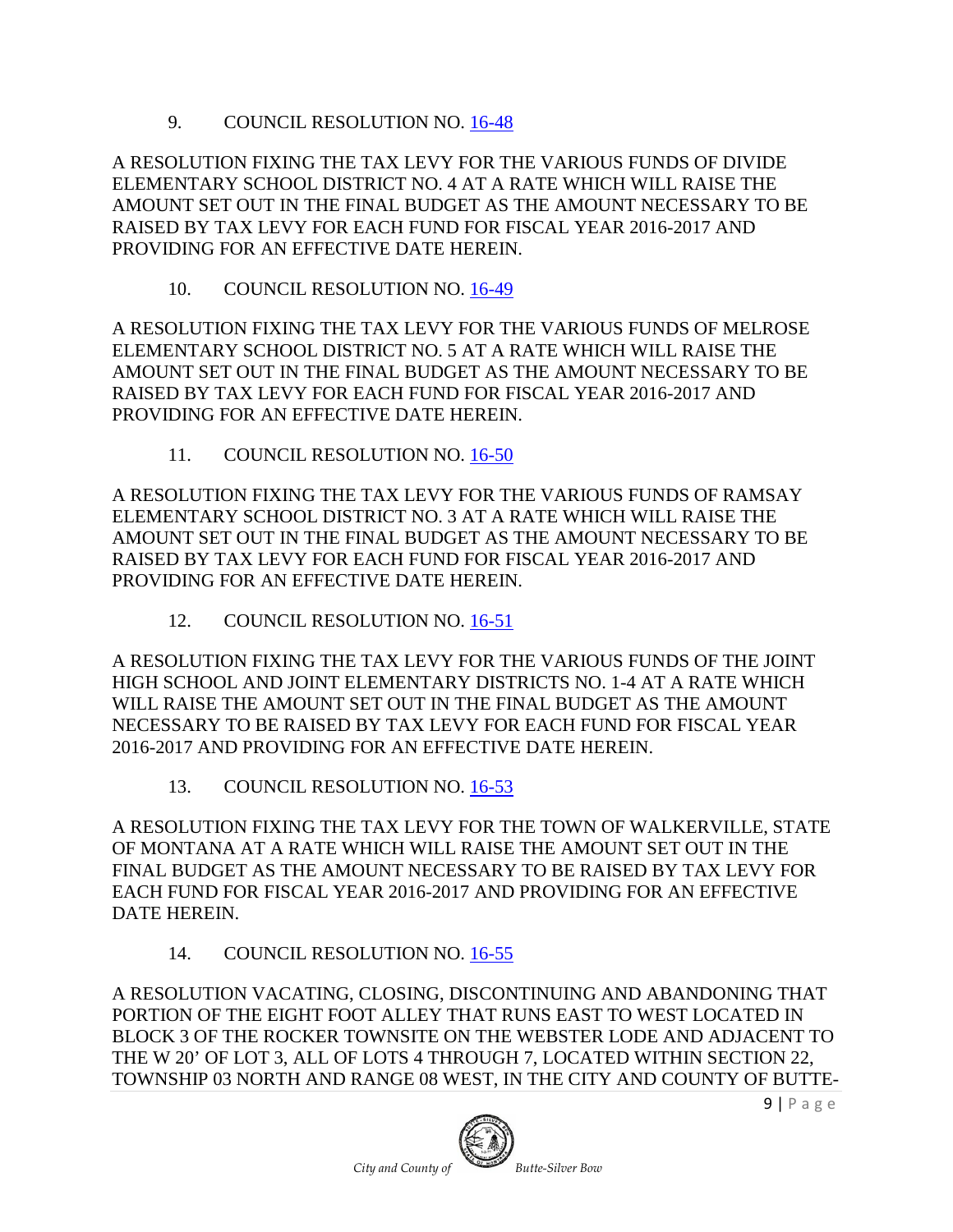SILVER BOW, STATE OF MONTANA, AND ADJACENT TO TRACK K OF THE SPIER AND BAUER PLACER #1445 LOCATED WITHIN SECTION 21, TOWNSHIP 03 NORTH, RANGE 8 WEST OF THE CITY AND COUNTY OF BUTTE-SILVER BOW, STATE OF MONTANA AND PRESCRIBING THE EFFECTIVE DATE OF THIS RESOLUTION AND FINDING THE NECESSARY FACTS HEREIN.

### PUBLIC COMMENT ON ANY PUBLIC MATTER NOT ON THE AGENDA

#### CALENDAR OF OTHER MEETINGS AND EVENTS

| September 8, 2016    | Greenway Service Dist. Board      | $4:30 \text{ pm}$  | Butte 1st Floor Conference Room        |
|----------------------|-----------------------------------|--------------------|----------------------------------------|
| September 9, 2016    | <b>TIFID</b>                      | $12:00 \text{ pm}$ | <b>Business Development Center</b>     |
| September 12, 2016   | Archives                          | $12:00 \text{ pm}$ | <b>Archives Center</b>                 |
| September 13, 2016   | Fire Advisory Council             | $5:00 \text{ pm}$  | 1st Floor Conference Room              |
| September 13, 2016   | Weed Board                        | $7:00 \text{ pm}$  | <b>Weed Department</b>                 |
| September 14, 2016   | Fair Board                        | $7:00 \text{ pm}$  | <b>Business Development Center</b>     |
| September 14, 2016   | Law Enforcement Commission        | $4:00 \text{ pm}$  | <b>Chief Executive Conference Room</b> |
| September 14, 2016   | Library                           | $5:00 \text{ pm}$  | 3rd Floor, Library Building            |
| September $15, 2016$ | Animal Service Dept. Board        | $5:30 \text{ pm}$  | 1st Floor Conference Room              |
| September 15, 2016   | Zoning Board                      | 5:30 pm            | <b>Council Chambers</b>                |
| September 20, $2016$ | <b>Housing Authority</b>          | $5:00 \text{ pm}$  | New Deal Community Center              |
| September 20, $2016$ | Parks & Recreation                | $12:00 \text{ pm}$ | EOC – Justice Center on Wynn           |
| September 20, 2016   | <b>Technical Review Committee</b> | $1:30 \text{ pm}$  | 3rd Floor, Water Building              |
| September 20, $2016$ | <b>Urban Forestry Board</b>       | $1:00 \text{ pm}$  | <b>Business Development Center</b>     |
| September 21, 2016   | <b>Parking Commission</b>         | $3:00 \text{ pm}$  | <b>Chief Executive Conference Room</b> |

ADJOURN \_\_\_\_\_\_\_\_\_\_\_\_\_\_\_\_\_\_\_\_\_\_\_\_\_\_\_\_\_

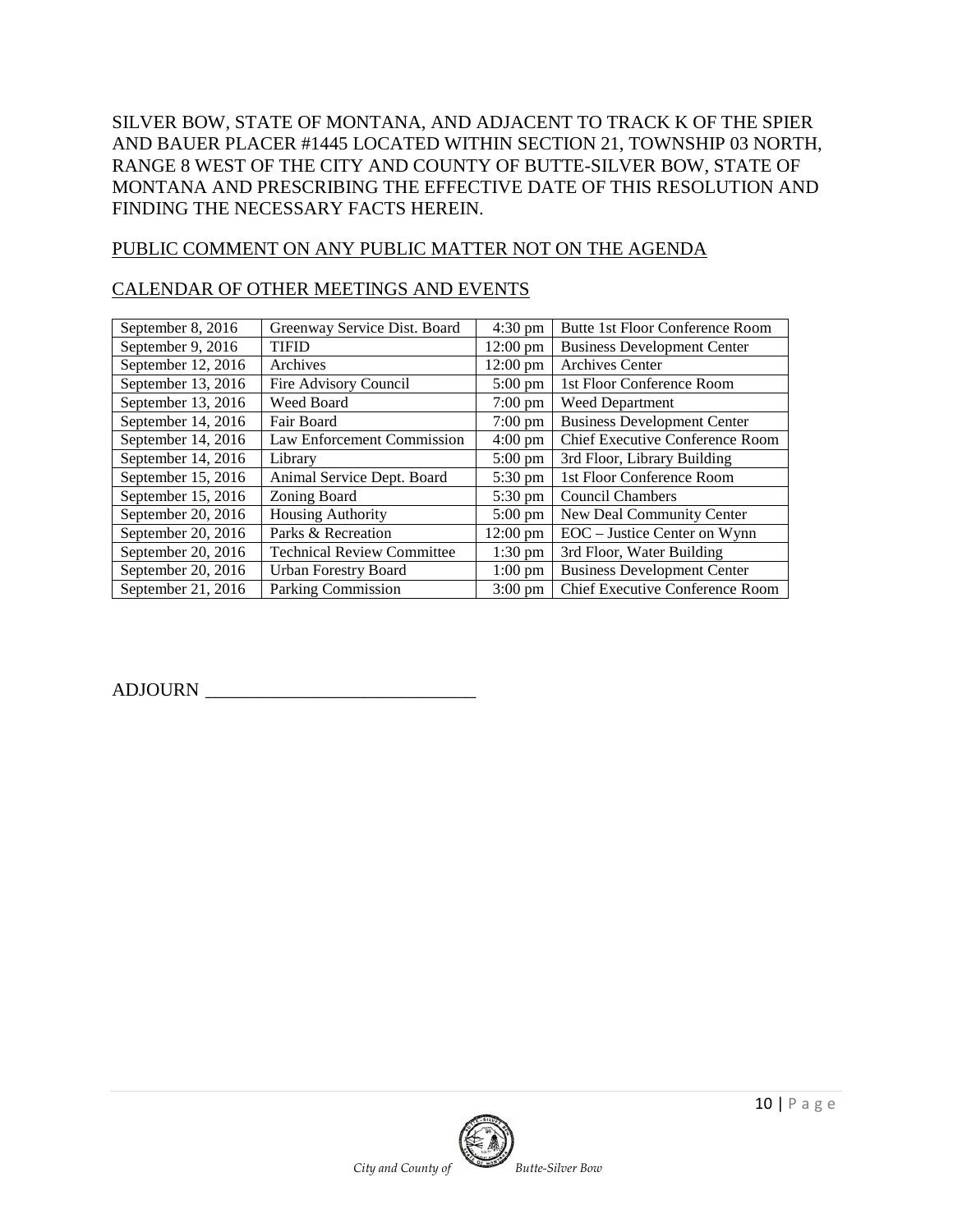# **ECONOMIC DEVELOPMENT COMMITTEE MEETING SEPTEMBER 7, 2016 6:00 PM COURTHOUSE COUNCIL CHAMBERS**

## **SECTION 1 COMMUNICATION NO. [14-593](http://co.silverbow.mt.us/DocumentCenter/View/3922)**

Dave Palmer, Butte-Silver Bow Commissioner, District No. 12, requesting Council of Commissioner's authorization for the Distressed Property Management Report to be referred to the Economic Development Committee for review and recommendations to Council.

## **SECTION 2 COMMUNICATION NO. [15-419](http://co.silverbow.mt.us/DocumentCenter/View/5426)**

Dave Palmer, Butte-Silver Bow Commissioner, District No. 12, requesting the Economic Development Committee be allowed to interview area contractors and business owners to determine if Butte-Silver Bow policies are working or if changes are needed.

### **SECTION 3 COMMUNICATION NO. [15-524](http://co.silverbow.mt.us/DocumentCenter/View/6042)**

Bill Andersen, Butte-Silver Bow Commissioner, District No. 10, inviting the Tourism Business Improvement District Board to the Economic Development Committee Meeting on December 16, 2015 for a review of Municipal Code 2.90.

### **SECTION 4 REPORT FROM BLDC**

*Recommendation: Hold in Abeyance.*

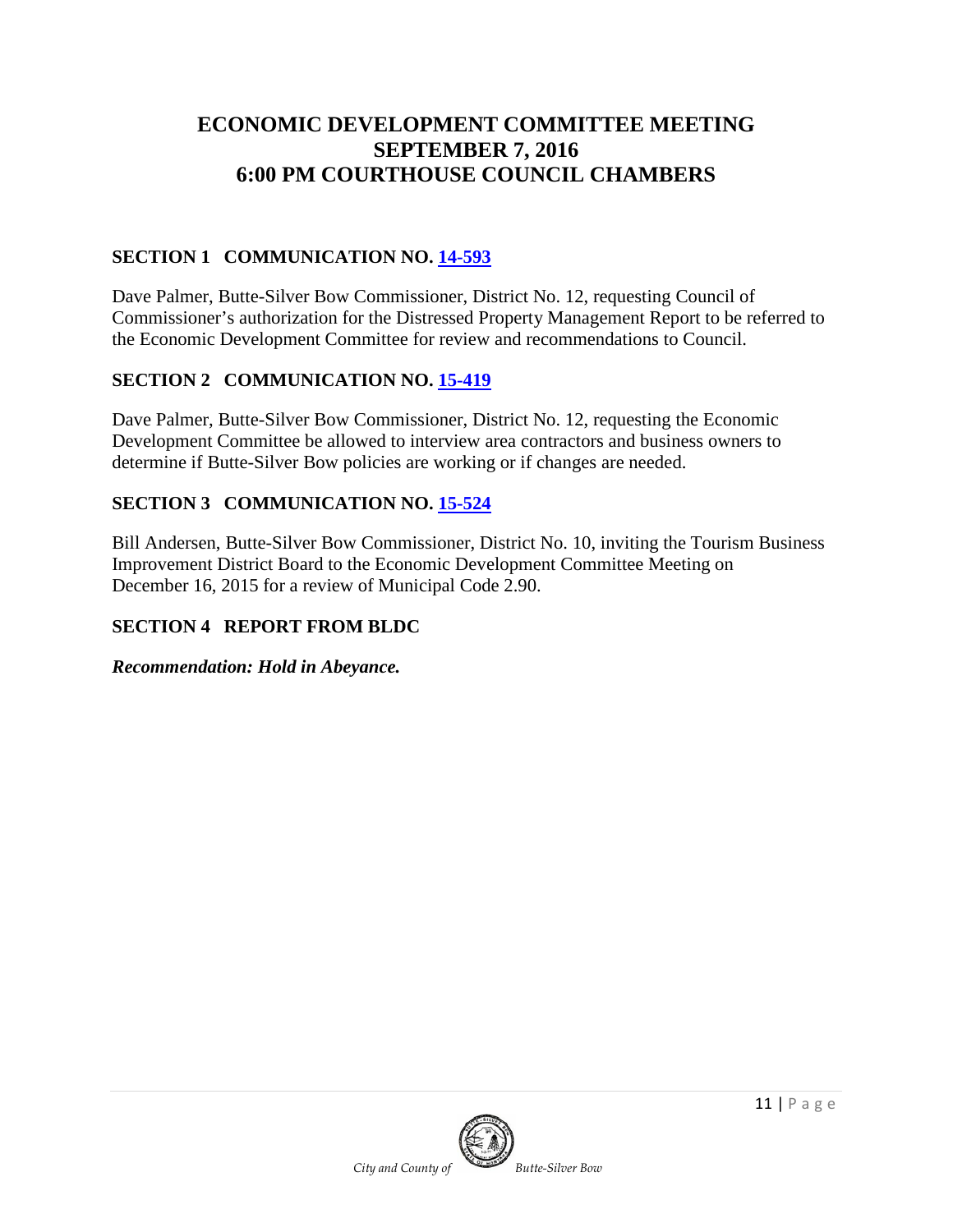# **FINANCE & BUDGET COMMITTEE MEETING SEPTEMBER 7, 2016 7:00 PM COURTHOUSE COUNCIL CHAMBERS**

*Expenditure report for the week of August 24, 2016 was approved for the amount of \$168,845.84.*

*The Finance & Budget Committee reviewed the August 23, 2016 expenditure report of amounts of FY 2016 \$123.95 and FY 2017 \$168,721.84 for sum of \$168,845.84 with no exceptions.* 

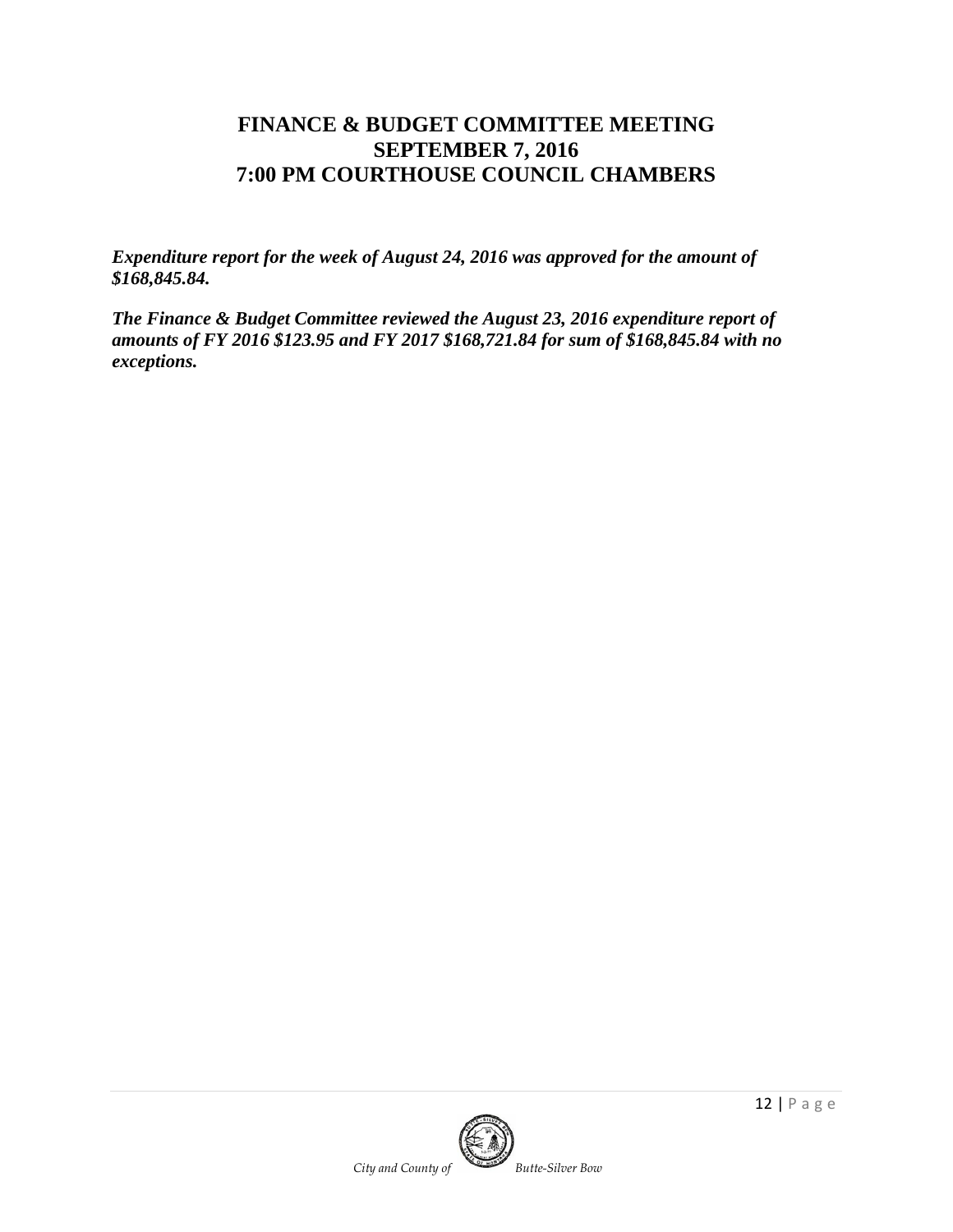# **COMMITTEE OF THE WHOLE MEETING REPORT AUGUST 24, 2016**

### TO THE HONORABLE CHIEF EXECUTIVE AND MEMBERS OF THE BUTTE-SILVER BOW COUNCIL OF COMMISSIONERS

Ladies and Gentlemen,

We, your Committee of the Whole Committee, respectfully recommend as follows:

### **SECTION 1 PRESENTATION COMMUNICATION NO. [16-380](http://co.silverbow.mt.us/DocumentCenter/View/7862)**

David Schultz, Director, Butte-Silver Bow Public Works Department, requesting Council of Commissioners authorize time on August 24, 2016 Agenda for presentation regarding road and street improvements. *Held.*

## **SECTION 2 COMMUNICATION NO. [16-151](http://co.silverbow.mt.us/DocumentCenter/View/6831)**

Sheriff Ed Lester, Butte-Silver Bow Law Enforcement Department, requesting Council of Commissioners authorize Chief Executive to sign contract with Community, Counseling, and Correctional Services, Inc. (CCCS) to transport youths to detention center. [Contract.](http://co.silverbow.mt.us/DocumentCenter/View/6832) *Recommendation: Note and Place on File.*

## **SECTION 3 COMMUNICATION NO. [16-327](http://co.silverbow.mt.us/DocumentCenter/View/7615)**

Stacey Carlson, 5230 S. Montpelier Rd., Denair, California, requesting Council of Commissioners allow sale of property, the Easter Lode Quartz Mine, back to the heirs of Carlton Charles and Marion F. Rhoades. [Exhibits.](http://co.silverbow.mt.us/DocumentCenter/View/7616) [Mine Plat.](http://co.silverbow.mt.us/DocumentCenter/View/7617) *Recommendation: Hold in Abeyance.*

## **SECTION 4 COMMUNICATION NO. [16-365](http://co.silverbow.mt.us/DocumentCenter/View/7770)**

Dennis and Caroline Jennison, 426 N. Wyoming St., Butte, Montana, requesting Council of Commissioners authorize purchase of county owned property under the Butte-Silver Bow council policy on Adjacent Property. [Property Record Card](http://co.silverbow.mt.us/DocumentCenter/View/7771) 1. [Property Record Card](http://co.silverbow.mt.us/DocumentCenter/View/7772) 2. *Recommendation: Hold in Abeyance.*

## **SECTION 5 COMMUNICATION NO. [16-371](http://co.silverbow.mt.us/DocumentCenter/View/7780)**

Tony and Sue Thomer, Elk Construction, Butte, Montana, requesting Council of Commissioners concur with request to purchase property at [102 East] Second Street. *Recommendation: Hold in Abeyance.*

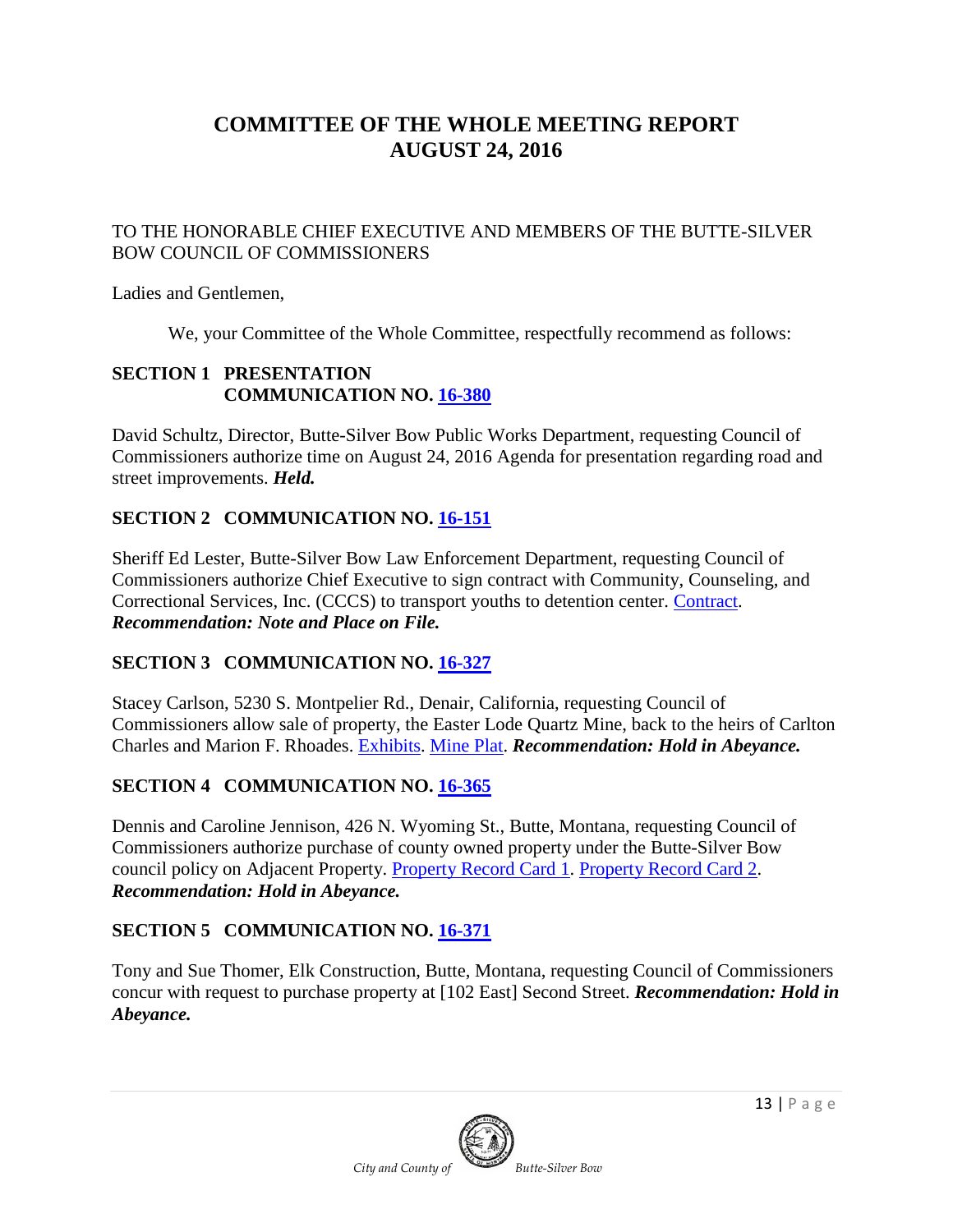### **SECTION 6 COMMUNICATION NO. [16-375](https://mt-buttesilverbow.civicplus.com/DocumentCenter/View/7796)**

Cameron J. Moylan, 208 S. Washington St., Butte, Montana, requesting Council of Commissioners concur with request to purchase property at 102 East Second Street in a developer-packet style. *Recommendation: Hold in Abeyance.*

### **SECTION 7 COMMUNICATION NO. [16-377](https://mt-buttesilverbow.civicplus.com/DocumentCenter/View/7800)**

Chief Executive Matt Vincent, requesting Council of Commissioners allow for ongoing discussion regarding efforts to relocate the City-County shops as a result of the State of Montana's pending removal of the Parrott Tailings beneath. *Recommendation: Hold in Abeyance.*

### **SECTION 8 COMMUNICATION NO. [16-380](http://co.silverbow.mt.us/DocumentCenter/View/7862)**

David Schultz, Director, Butte-Silver Bow Public Works Department, requesting Council of Commissioners authorize time on August 24, 2016 Agenda for presentation regarding road and street improvements. *Recommendation: Place on File.*

| <b>Committee Members</b>   | <b>Present/Absent</b> |
|----------------------------|-----------------------|
|                            | Absent                |
| John Morgan, Vice-Chairman | Present               |
|                            | Present               |
|                            | Present               |
|                            | Present               |
|                            | Present               |
| Brendan McDonough          | Present               |
|                            | Absent                |
| Cindy Perdue-Dolan         | Present               |
|                            | Present               |
|                            | Present               |
|                            | Present               |
|                            |                       |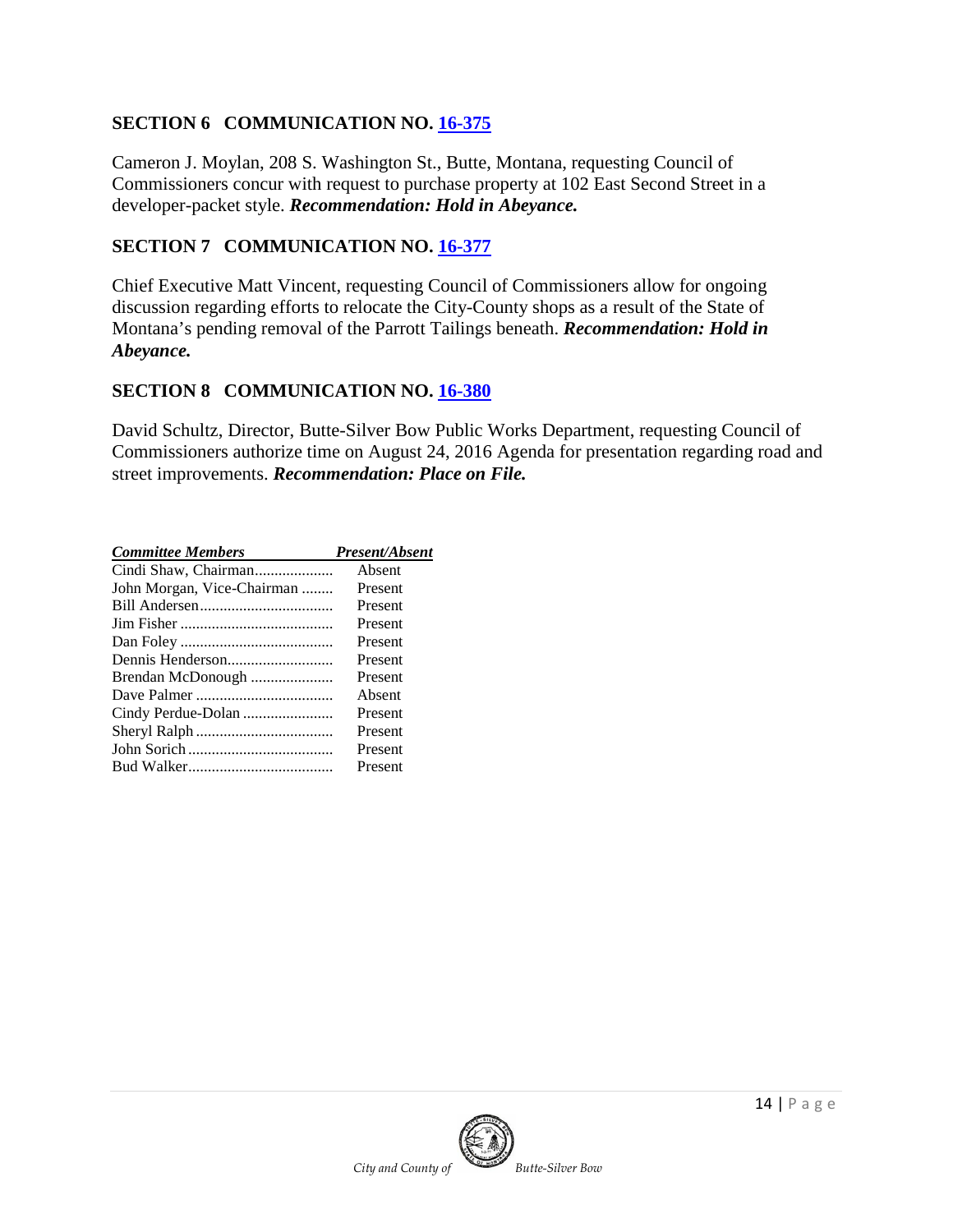# **FINANCE & BUDGET COMMITTEE MEETING REPORT AUGUST 24, 2016**

TO THE HONORABLE CHIEF EXECUTIVE AND MEMBERS OF THE BUTTE-SILVER BOW COUNCIL OF COMMISSIONERS

Ladies and Gentlemen,

We, your Finance and Budget Committee, respectfully recommend as follows:

*Expenditure report for the week of August 24, 2016 was approved for the amount of \$168,845.84.*

*The Finance & Budget Committee reviewed the August 23, 2016 expenditure report of amounts of FY 2016 \$123.95 and FY 2017 \$168,721.84 for sum of \$168,845.84 with no exceptions.* 

*Please note all Finance & Budget Committee members were present.*

| <b>Committee Members</b>  | <b>Present/Absent</b> |  |
|---------------------------|-----------------------|--|
| John Sorich, Chairman     | Present               |  |
| Jim Fisher, Vice-Chairman | Present               |  |
|                           | Present               |  |
|                           | Present               |  |
| Brendan McDonough         | Present               |  |
|                           | Present               |  |

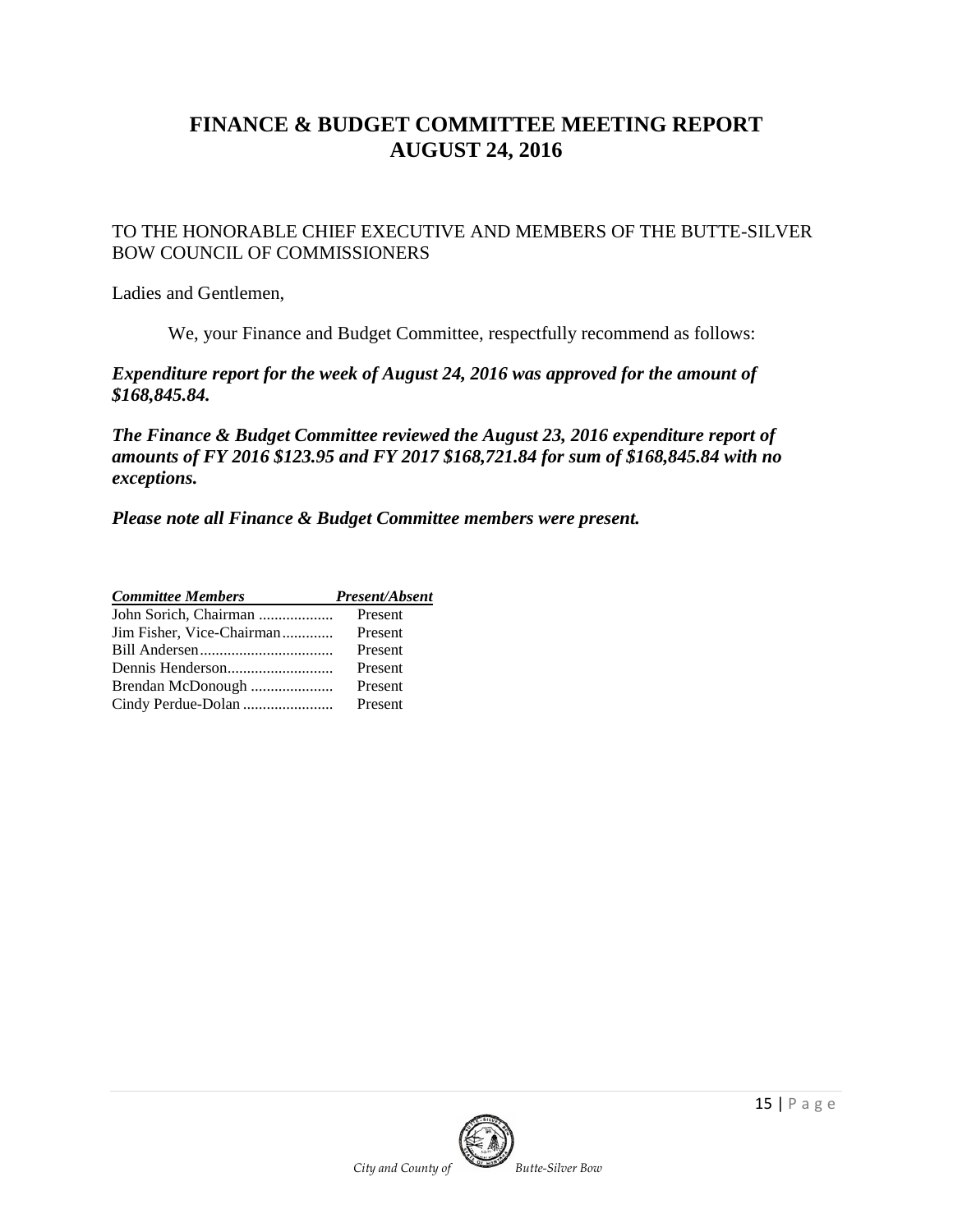# **PUBLIC WORKS COMMITTEE MEETING REPORT AUGUST 24, 2016**

#### TO THE HONORABLE CHIEF EXECUTIVE AND MEMBERS OF THE BUTTE-SILVER BOW COUNCIL OF COMMISSIONERS

Ladies and Gentlemen,

We, your Public Works Committee, respectfully recommend as follows:

### **SECTION 1 PETITION NO. [16-1](http://co.silverbow.mt.us/DocumentCenter/View/7891)**

Michael A. Nasheim, Building Official, Butte-Silver Bow Building Code Department, requesting Council of Commissioners authorize a petition to close and vacate Beattie Avenue and two alleys in Blocks 2 and 3 of the Central Addition. [Legal Description.](http://co.silverbow.mt.us/DocumentCenter/View/7892) [Map.](http://co.silverbow.mt.us/DocumentCenter/View/7893) [Petition Form.](http://co.silverbow.mt.us/DocumentCenter/View/7894) [Responses.](http://co.silverbow.mt.us/DocumentCenter/View/7915) *Recommendation: Motion by Commissioner Foley, Second by Commissioner McDonough, to schedule a Public Hearing. All yea.*

### **SECTION 2 PETITION NO. [16-3](http://co.silverbow.mt.us/DocumentCenter/View/7550)**

Michael A. Nasheim, Building Official, Butte-Silver Bow Building Code Department, requesting Council of Commissioners authorize a petition to close and vacate that portion of the eight (8) foot alley adjacent to the W 20' of Lot 3, all of Lots 4-7, Block 3 of the Rocker Town Site on the Webster Lode and Tract K of the Spier and Bauer Placer #1445, Section 21, T03N, R08W. [Legal](http://co.silverbow.mt.us/DocumentCenter/View/7552)  [Description.](http://co.silverbow.mt.us/DocumentCenter/View/7552) [Map.](http://co.silverbow.mt.us/DocumentCenter/View/7553) [Petition Form.](http://co.silverbow.mt.us/DocumentCenter/View/7551) *Recommendation: Hold in Abeyance. Waiting for County Attorney.*

#### **SECTION 3 COMMUNICATION NO. [15-395](http://co.silverbow.mt.us/DocumentCenter/View/5303)**

John P. Morgan, Butte-Silver Bow Commissioner, District No.3, requesting a review of possibly placing a left turn arrow at the intersection of Montana Street and Front and Centennial while heading north. *Recommendation: Hold in Abeyance. Waiting for State DOT to respond on their study.*

| <b>Committee Members</b>    | Present/Absent |
|-----------------------------|----------------|
| Dennis Henderson, Chairman  | Present        |
| Sheryl Ralph, Vice-Chairman | Present        |
|                             | Present        |
|                             | Present        |
| Brendan McDonough           | Present        |
|                             | Present        |